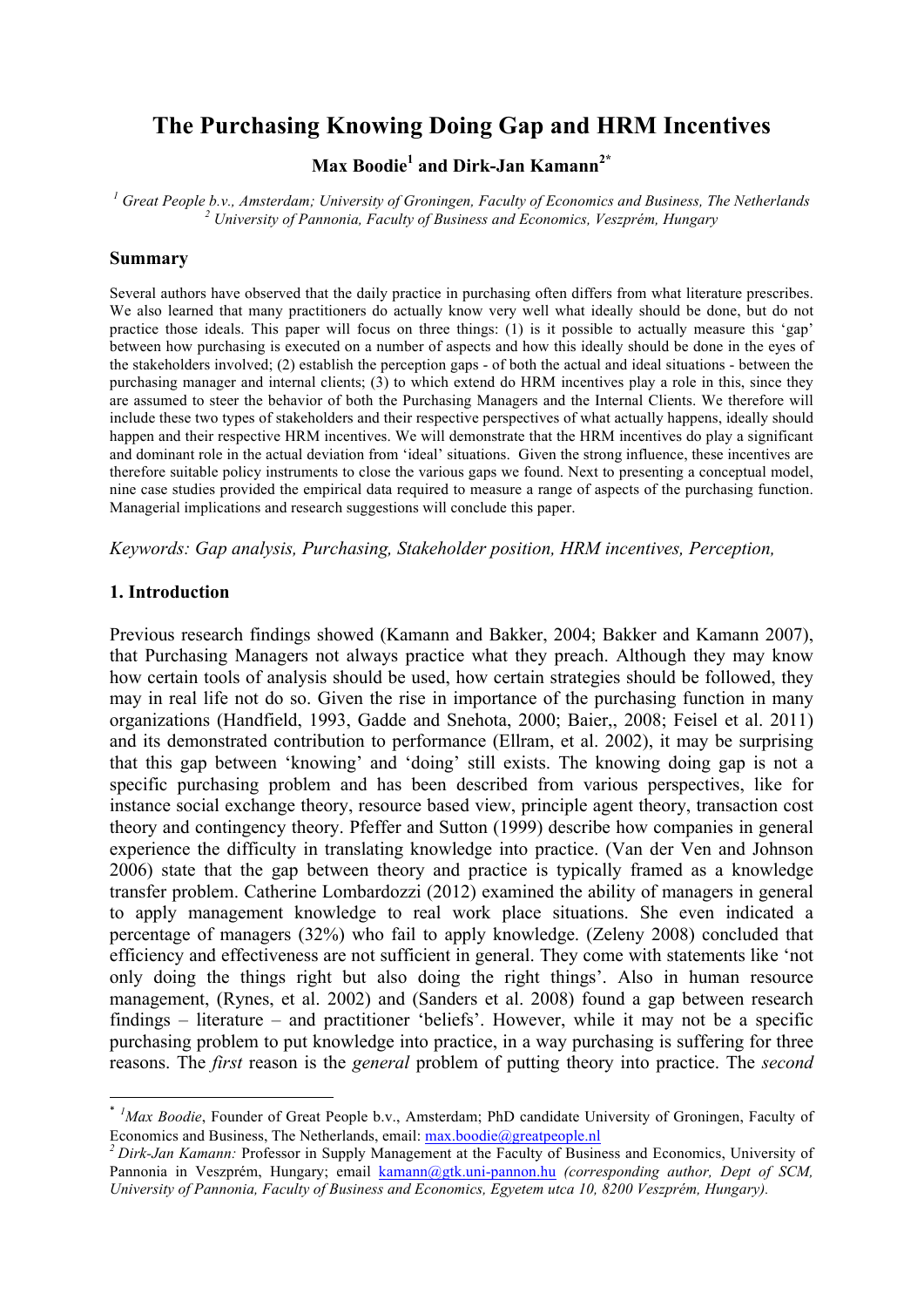one is that an increased importance of the purchasing function requires a different mind-set of the *entire* organization, not just of the purchasing managers. Cousins and Spekman (2003) remark in this context that "as companies attempt to shed old habits and begin to view procurement as a strategic resource from which competitive advantage can be gained, there is a great deal of corporate baggage that must be shed. More importantly, there is a new mindset that must be instilled both in procurement and across the firm." (p.19). This relates to the *third* reason: the *image and role problem* many purchasing managers have: external a hero, internal anything but a hero. The role problem would mean, using the terminology of Bichon et. al (2010), that the Internal Arena where the Status of Purchasing has to be defended requires a Guru with company-wide respect, while other aspects of the Internal Arena have to be covered by the Material expert, a Communicator who makes sure that the Internal Customers and Purchasing are aligned in at least the perception of the Actual situation, but preferable also with the Ideal situation and the Purchasing Policy elements. So far, many Purchasing departments mainly focus on the External Arena, although we will see as a result of our case studies that the gap between Actual/Ideal between Supplier relations was larger with the Internal Clients than among the Purchasing Managers. Perhaps, this is because they are viewed as more powerful. But more effort in aligning these perceptions would be useful and feasible, in our opinion.

Drawing from behavioral theory, Kamann and Bakker (2004) answer the question posed by Pfeffer and Sutton (1999) why in the light of all the substantial resources devoted to improving their performance, do so few management practices actually change? They found that on the one hand, there is what the Purchasing Manager may *want* to do based on the experience and knowledge acquired when passing through successive networks of learning and conditioning. On the other hand, there is the *status* of the Purchasing Department and purchasing as a function in an organization – the so-called *Negotiated Social Order* (NSO) (Eden 1992) – that determines whether the ideas of the Purchasing Manager become company policy or not: the Socially Negotiated Order (SNO) or *Worldview* of how purchasing is carried out in the organization. In Marketing driven companies, it typically is the Marketing department that decides how that Worldview looks like. The same applies to R&D driven companies. On the other hand, in retail companies, purchasing usually has a higher status and because of that, the worldview of how purchasing should be done shows closer resemblance with the purchaser's view of the ideal way. Of course, even if the Worldview completely corresponds with what the Purchasing Manager may want to do, that does not mean that the company practices are in line with the *frontier knowledge* in the field. In other words: *the way purchasing is done, is the outcome of a negotiation process between the various views, where the company status of the participants determines the outcome.* Based on a survey result, later modeling using LISREL estimated that SNO and NSO together might well determine up to 75% of the actual purchasing practices applied in a company, and the views and knowledge of the purchasing Manager only 25% (Kamann and Bakker, 2006). So in this paper we will focus more on the knowing and doing process rather than the purchasing knowledge of the purchasing manager.

### *The role of HRM Incentives as intermediate factor*

Assumingly, the Worldview mentioned above is reflected in the HRM Incentives a company adopts to stimulate its organization participants to do what the Worldview regards as desirable and reduce doing what is considered to be less desirable. Or, differently formulated, reaching the most desirable outcomes in the most desirable ways. Many studies have been carried out to look at the relation between organization and the incentive system (Bau and Dowling 2007), the effectiveness of reward systems (Brown 2008), the "lack of evidence (..) between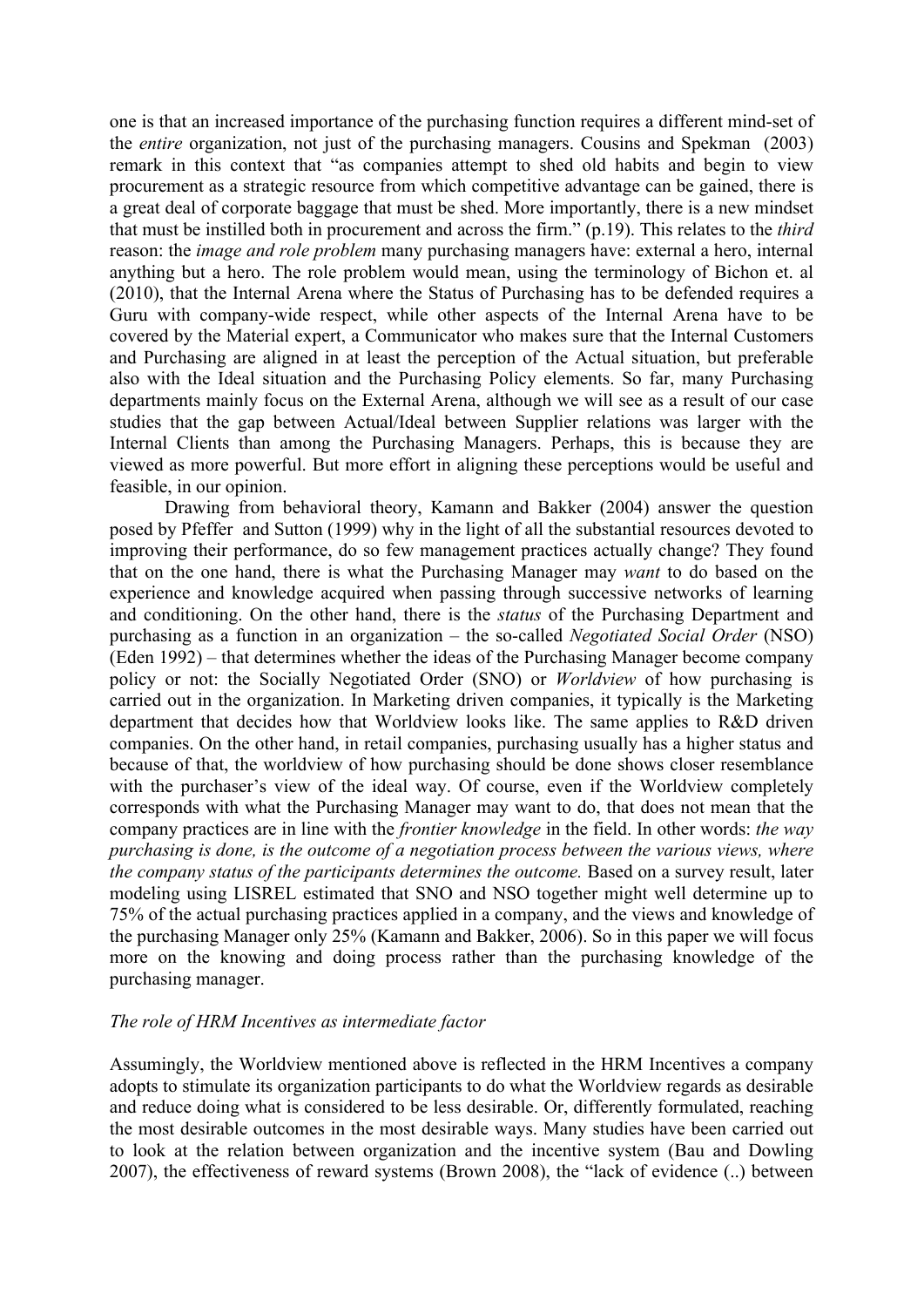the intended goals and actual effects of many HR policies" (Bevan, 2006, p. 12, quoted by Brown), the various types of incentive systems like the tournament or relative compensation systems (Backes-Gellner and Pull, 2013) with its weakness that it cannot deal with heterogeneous population of employees. This weakness certainly is relevant for systems that have to be effective both in steering the Purchasing manager and the Internal Customer. These authors combine tournament theory with the motivational process theory of the expectancy theory (Vroom, 1964, criticized by Graen, 1969 and Porter and Lawler, 1968 for its claimed simplicity and therefore further developed by Lawler III and Suttle, 1973; cf Pepper, et al. 2013). They argue that tournament incentives will be weakened in situations with heterogeneous contestants. It is not our purpose to discuss motivation theories in detail, since we in fact look at *(1)* the orientation and contents of the incentives vis-à-vis the Purchasing managers actions/outcomes and the Internal Customers actions/outcomes *(2)* the Gaps that may exist between the implicitly or explicitly promoted behavior/outcomes and the actual situation or situation considered to be Ideal by the respective stakeholders. Reason we will just restrict the discussion to the role and impact of HRM Incentive systems in relation to behavior and outcomes of the Purchasing Manager and his Internal Clients. HRM systems in this study are considered to be the distilled Worldview.

In the light of the above, this paper aims to *(1)* actually measure the above mentioned 'gap' between how purchasing is executed on a number of aspects and how this ideally should be done in the eyes of the stakeholders involved; *(2)* establish the perception gaps - of both the actual and ideal situations - between the purchasing manager and internal clients; *(3)* to statistically test to what extent HRM incentives do play a role.

We will continue with the description of our theoretical frame of reference we think we need to accommodate the various perspectives to this issue. Then we will present our conceptual model with a number of possible purchasing knowing doing gaps. After that, we will present some results of our examination of nine cases - for a number of aspects - whether these gaps take place indeed and whether we were able to measure them, and to what extent. Adding the statistical relation between HRM Incentives and the behaviour of Purchasing managers and Internal Clients. We will finish this paper with managerial implications and implications for future research.

# **2. Theoretical frame of reference for the occurrence of 'gaps'**

# *2.1 Variety of perspectives*

The phenomenon *'gap'* has been studied in a variety of scientific fields. Examples are studies on firm performance gaps, knowledge management gaps, strategy implementation gaps, buyer-seller perception gaps, customer satisfaction gaps etc. In fact the Principal-Agency theory also describes the gap between the expectations of the Principal and the actual behavior of the Agent. In Transaction Cost Economics, the assumed propensity of opportunism also could be seen as a factor causing a gap between the ex-ante desired outcome and the ex-post realized outcome. Out of all interesting descriptions we found in literature, we distilled our conceptual model (section 3), where our thinking included the following aspects.

# *2.2 Personality*

Any individual – Purchasing Manager *(PM)* or any other actor involved – is driven by a Sense of Identification and Motivation (Kamann & Karasek, 2006), part of his Personality. These authors found a significant statistical relationship with Personal Background and Social Embeddedness and Relations indeed. The well accepted cause for the particular way this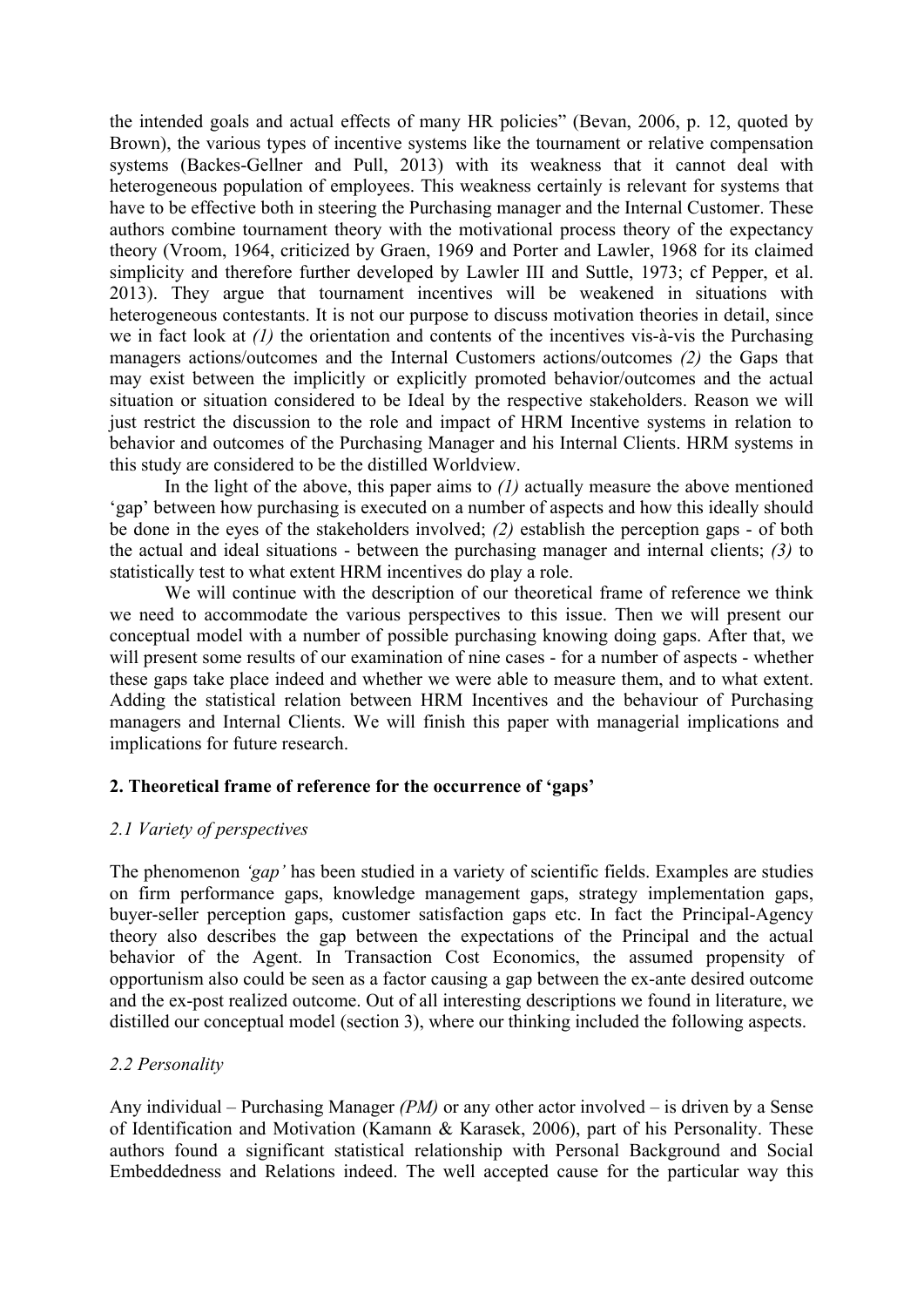individual PM behaves – his Personality - is a mixture of genetic factors *('nature'*) and education, socialization and conditioning during one's life *('nurture'):* a person's *Habitus* (Bourdieu, 1972). Bakker (2005) demonstrated that what the Purchasing Manager professionally perceives as the proper action to take is a result of the historical trajectory of networks he participated in. He has become part of the Practice of Purchasing (cf Bourdieu, 1977). Ford and Richardson (1994) in fact find the same when they look for variables influencing ethical beliefs and decision making, when they make a distinction between variables *unique* for the individual and *situational* variables like reference groups, rewards and sanctions, codes of conduct, organizational effects, industry and business concepts. We remark, that even the very choice for a particular profession or a network to participate in is likely to be determined by the accumulated state of the personality ex-ante. We may apply Roger Leenders' (1995) model of Selection and Contagion here: people select a network because the actors involved show favorable attributes, similar or preferred by the selecting person. Once part of that network the person involved will be conditioned by the views and norms of behavior of that group.

# *2.3 Validity gap*

So, a Purchasing Manager has a certain 'personality' as an outcome, and a specific 'view' of the field. This means that he has a *personal* way to see the 'ideal' way of what *he* would like to do as a PM. Of course he may be well aware that his personal ideal does not correspond with the 'official' doctrine in purchasing. For instance, he may love to act as a real macho, squeezing the suppliers and use all the dirty tricks available, forgetting the official ethics. Of course, he will always claim he likes a cooperative attitude and claims to have his suppliers in high esteem. Here, we in fact come across the first gap, a *validity* gap. Do we really measure the 'ideal' perceived situation when we ask PMs about it, or is it their perception of what the *official* ideal situation should be. This has direct implications for the research methodology, for questions with more general concepts ('partnering', 'cooperative attitude' etcetera) are doomed to receive socially desirable answers and will lack in validity. This means that only in-depth interviews using rather detailed closed questions are worth considering, in an ideal situation even linked to direct observations of actual operations by the researcher involved. We opted for this approach to secure valid answers.

# *2.4 What is 'Ideal', 'Real' and 'Actual'*

Let us use *I(PM)* as the Officially Announced *Ideal* Way of Purchasing of the Purchasing Manager (PM), and  $I^R$ <sub>(PM)</sub> as the *Real* but not communicated way he would like to behave and organize. Suppose the PM gets his way in organizing Purchasing and running the function the way he would prefer. It would be the official 'Worldview' of the organization, while  $I^R$ <sub>(PM)</sub> would of course be the Daily Practice. The gap between *I* and  $I<sup>R</sup>$  can be seen in this case as a kind of Strategic Drift; the Real Strategy deviates from the Original Expected Strategy because of stakeholder interests, in this case the  $I^R_{(PM)}$ . Figure I summarizes this.

Let us further assume that what applies to the Purchasing Manager, also applies to the Marketing Director, the Finance Director and all other actors with some power in deciding on the Way to run Purchasing – the Worldview. Each of these actors has an Official Statement and a Hidden Agenda, like we showed for the PM. That means first of all, that all official credos and statements will enter the process of negotiation, resulting in the Official Worldview of the Company. This in turn has to be translated into a set of procedures, protocols, organizational measures and incentives to do the proper things, the Official Claimed Practice.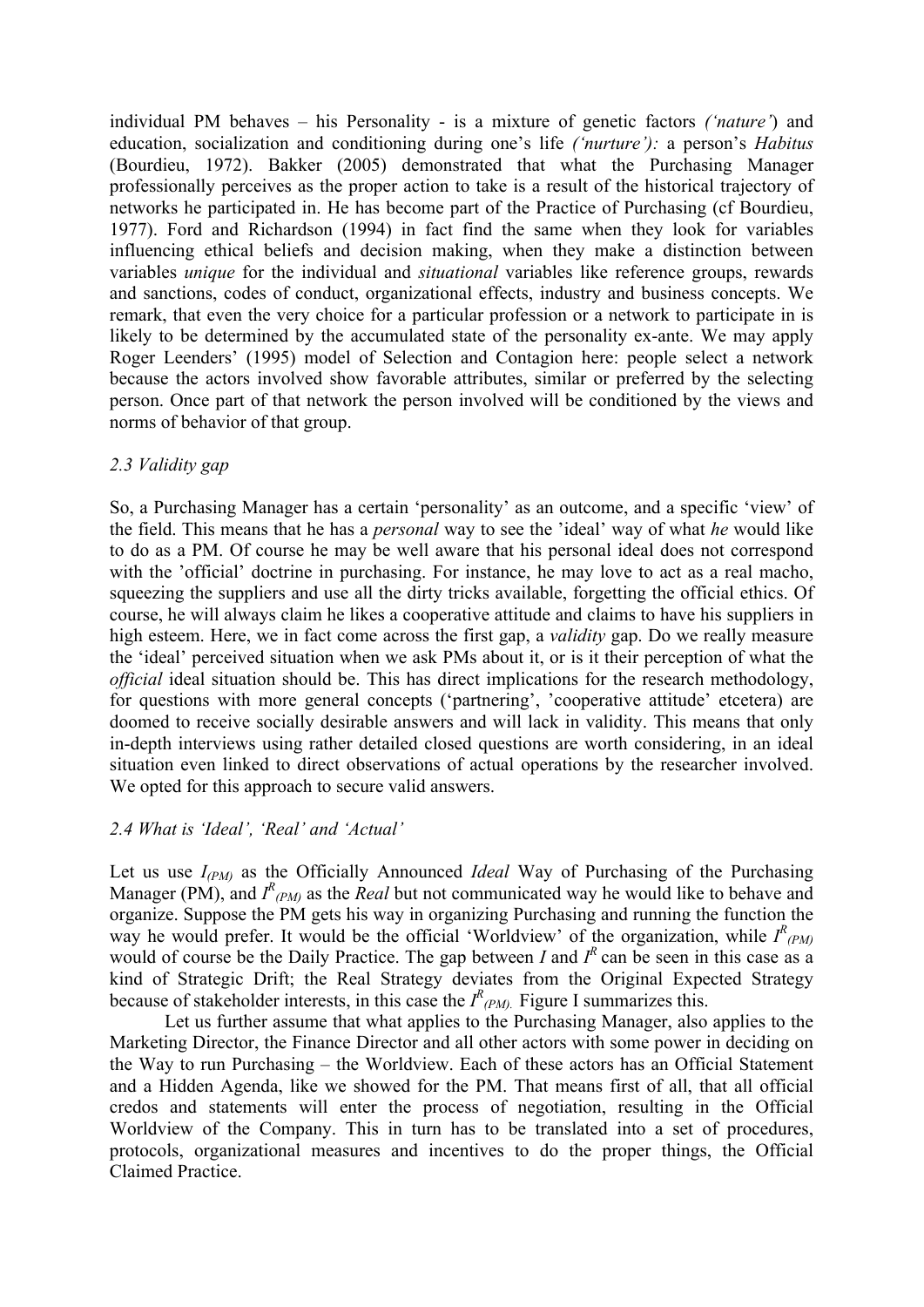



But, as we stated, these were the Official Ideals communicated. For two reasons, the *actual* practices will likely deviate from the official Worldview that resulted from the negotiation process. First of all, the outcome of the negotiation process rarely meets all demands of all the participants in that process. Hence, these actors – or those that were not even involved because of lack of status – will try to get their way, irrespective of the Official way. Secondly, the real ideal may deviate from the officially communicated ideal. Another reason to deviate from the outcome one even may have asked for oneself…





Hence, the Real Observed Practice of the behavior of *all* participants in the Purchasing Function may – and likely will – deviate from the Worldview and/or Official Claimed Practice, depending on the perceived freedom and power or autonomy to act at free will according to the  $I^R$  of the actor involved. Figure 2 represents this process and outcome.

#### *2.5 Methodological implication*

The existence of a drift from Official Claimed Practice, representing the Official Ideal, towards the *Observed* Real Practice implies that the researcher has to validate the replies by respondents when asked about the Ideal situation and Real situation.

Disturbing fact is that a respondent may claim that the *Real* situation in his organization does not match the *Ideal* situation as he would like it, while in fact, he is quite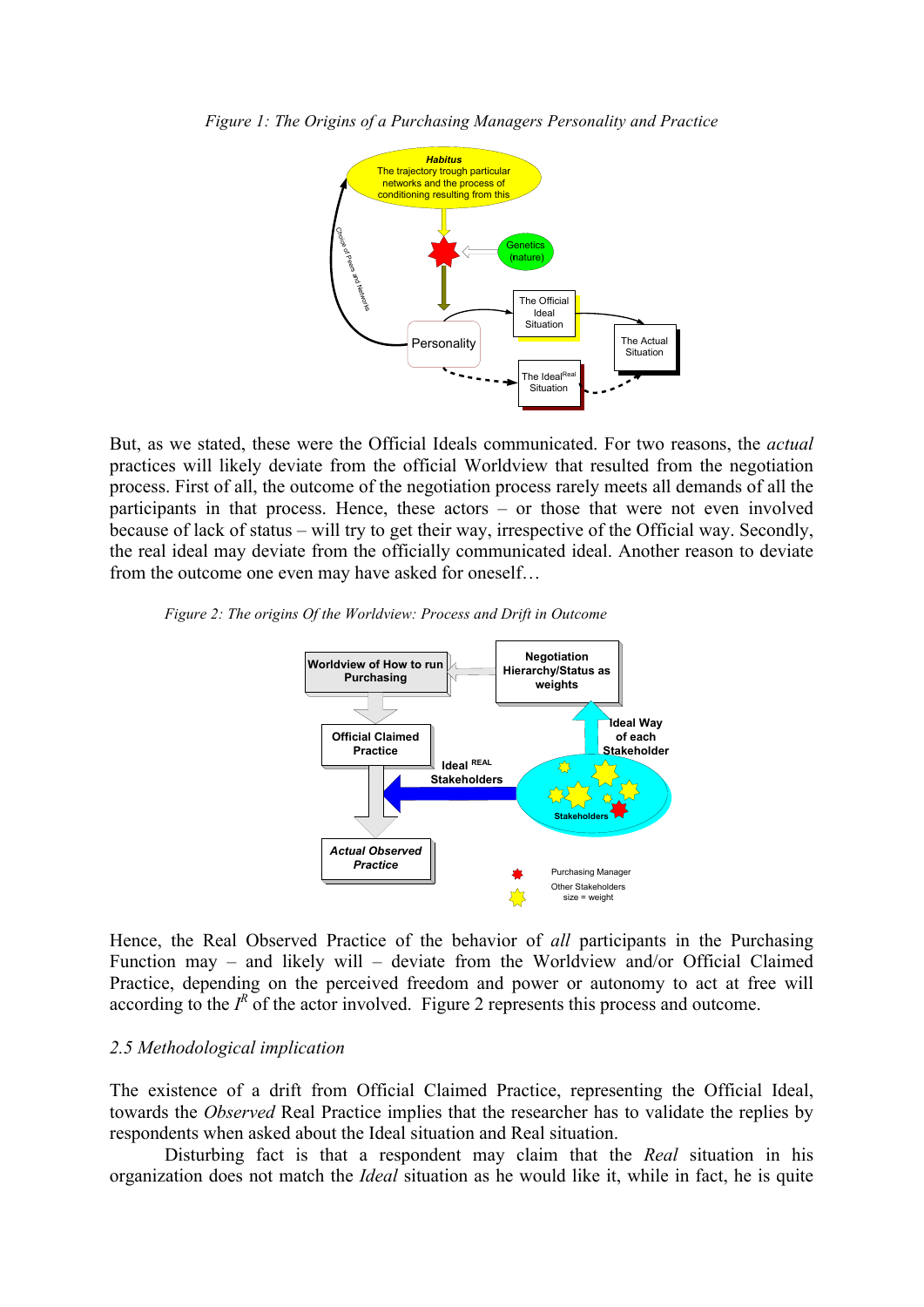happy with the Real situation, since it reflects his *Ideal<sup>Real</sup>* but, since he is aware that this is not according to the Gospel, he introduces the Ideal Situation. This *Stated* Ideal differs from the *Real* Ideal but the latter may be 'politically incorrect'. Proper interview training, post interview validity checks and familiarity with the case being researched should eliminate this problem. We are aware that this would mean that large-scale surveys would certainly suffer from this problem in validity. In this paper, because of the additional checks built in the methodology, we feel confident that the *Stated* Ideal Situation coincides with the Ideal<sup>REAL</sup> situation, hence  $I \equiv I^R$  for all participants, where of course the  $I_{(PM)}$  may very well differ from the  $I_{(IC)}$  of the Internal Customer.

# **3. Conceptual model with more possible 'Gaps'**

So far, we discussed the cause for a drift between the Ideal Practices following the Worldview of the Company, and the Actual Observable Real Outcome. We will now add a few more gaps that may occur in the entire process, since we would like to cover all possible 'gaps' from different perspectives. Figure 3 represents a conceptual model of how *Frontier Knowledge* (position 5) spreads from conference papers and scientific articles to textbooks and course material and through courses and lectures becomes embodied in purchasing managers. Which is the way Purchasing Managers look at (perceive) the purchasing practice as it should be (position 8 in Figure 3). However, as shown in figure 2, in the process of social negotiation



*Figure 3: Overview of Possible Gaps and their Origins*

As we can see in figure 3, there are a number of 'gaps' to be observed. Out of that number, this paper will further focus on the following selected gaps: *(1)* Between what the Purchasing Managers perceive as *actual* and what they see as *ideal* (positions 7 and 8); where Ideal corresponds with  $I_{(PM)}$  as discussed above and we assume  $I_{(PM)^\equiv}$   $I_{(PM)^\equiv}^R$  (2) Between what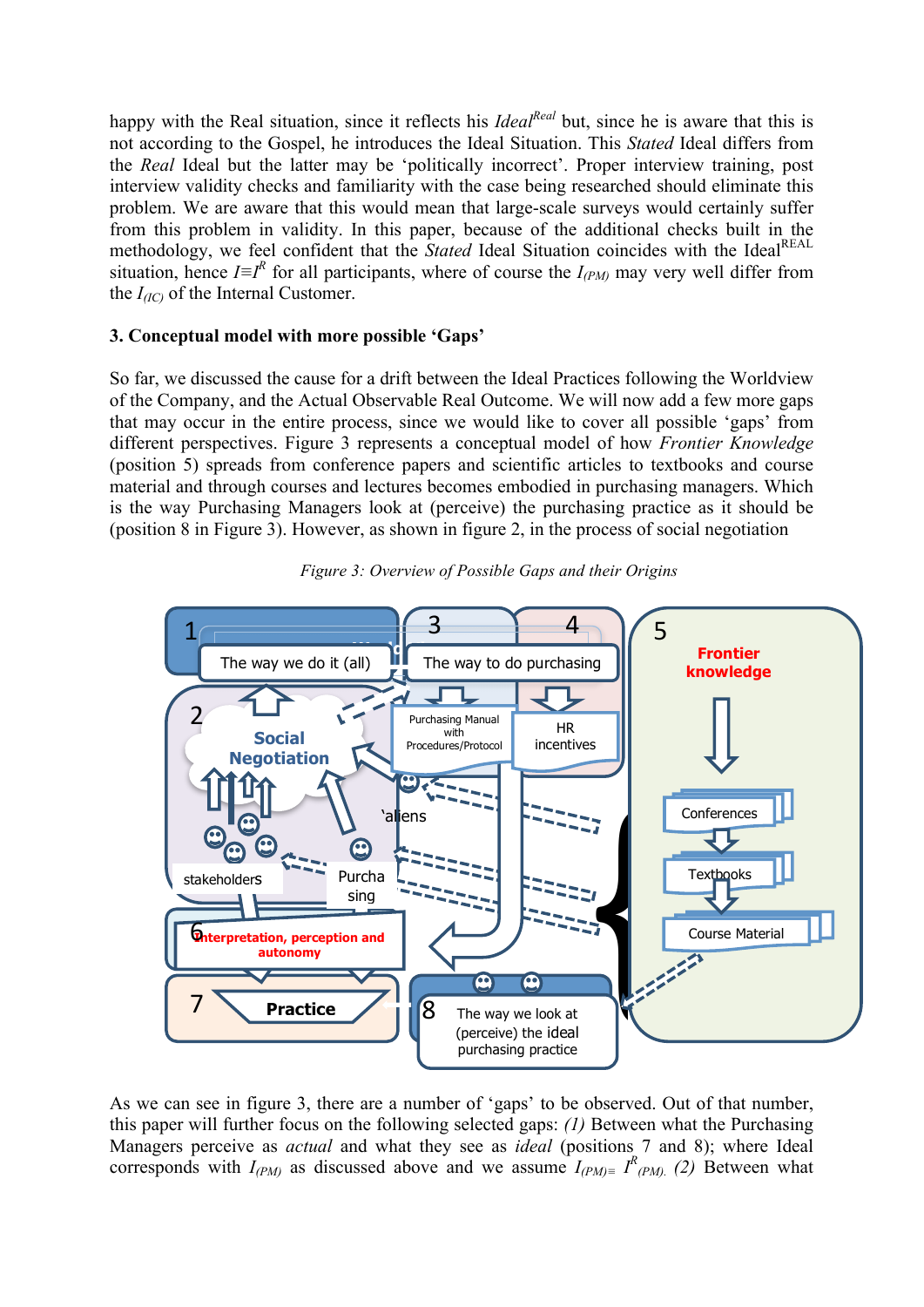Stakeholders – the Internal Customers - perceive as *actual* and what they see as *ideal* (positions 7 and 8); *(3)* Between what *Stakeholders* – the internal clients - perceive as the actual situation and what the *Purchasing managers* perceive as the actual situation (differences between perceived position 7) and finally *(4)* The correspondence between *HRM incentives* (position 4) and the *Actual Practices* (position 7).

With these four selected gaps we focus in this paper on three dimensions: (1) actual and ideal situations, (2) PM and IC perspectives and (3) the assumed impact of HRM incentives of the PMs and the Internal Customers on the purchasing knowing doing gap.

# **4. Methodology**

Two questionnaires were used in a series of 9 cases with in-depth interviews: one for the 9 Purchasing Managers and one for the 19 Internal Clients – 2 to a single time 3 ICs per case. All PMs dealt with products in the strategic quadrant (Kraljic 1983). The selection of companies was based on the wish to include a wide range of companies and resulted in the following types of companies: a high tech company, a construction firm, a logistic service provider, an electronic components producer, an aircraft company, a flooring manufacturer, a producer of agricultural materials, a bank and a wholesaler in technical materials. Respondents – 9 purchasing managers and 19 internal clients – answered questions dealing with *(a)* the ranking of purchasing *criteria* – item price, item quality, other costs of organization, product/service flexibility, timeliness, process flexibility, service & support, risk, any other (as they perceived them to actually take place and as they would like to rank them); *(b)* the steps in the purchasing *process* they were involved in and thought they should be involved in; functional specification, technical specification; supplier selection, negotiating, contracting, ordering/delivery/expediting, registration/payment/allocation costs to budgets, contract management, supplier performance measurement/evaluation, early supplier involvement, supplier management in general; *(c)* the social status or *hierarchy* as perceived by purchasing managers and internal clients of the various departments; Sales/marketing, Production, Finance, Warehousing /logistics, R&D/New Product Development, Other; *(d)* 21 supplier *strategy* aspects and attitudes, perceived to be applied and/or desired to be applied; *(e)* internal customer *strategy* aspects and attitudes, perceived to be applied and/or desired to be applied and *(f)* the HRP *reward* system and the relation to purchasing objectives. The scores on Theory Gaps are based on external expert evaluation. The interviewers visited all companies; several telephone calls and visits after the first interviews served to validate answers and solve possible ambiguities.

# *Statistics, validity and reliability*

We are very much aware of the relatively small size of our sample, limiting our freedom to use more advanced statistical methods. However, issues like reliability and validity were dealt with in ample feedback time and contents with the respondents, including external expert validations. We are aware of the limitations of using Likert scales de way we used them. While at the one hand, we like to be as strict as possible, as for instance Kuzon et.al. (1996) propose to do, on the other hand, we also – albeit reluctantly - agree with more 'liberal' view points as for instance presented by Knapp (1990) that in *some* circumstances, one can treat them as interval scales. In the light of Susan Jamieson's (2004) treatment of this discussion, we decided to perform only some manipulations with our outcomes in line with this discussion, including a SPSS hierarchical cluster analysis and a regression analysis, testing some of the expected relationships. We used cluster analysis results only since they supported our 'common sense' and expert based observations about the existence of a number of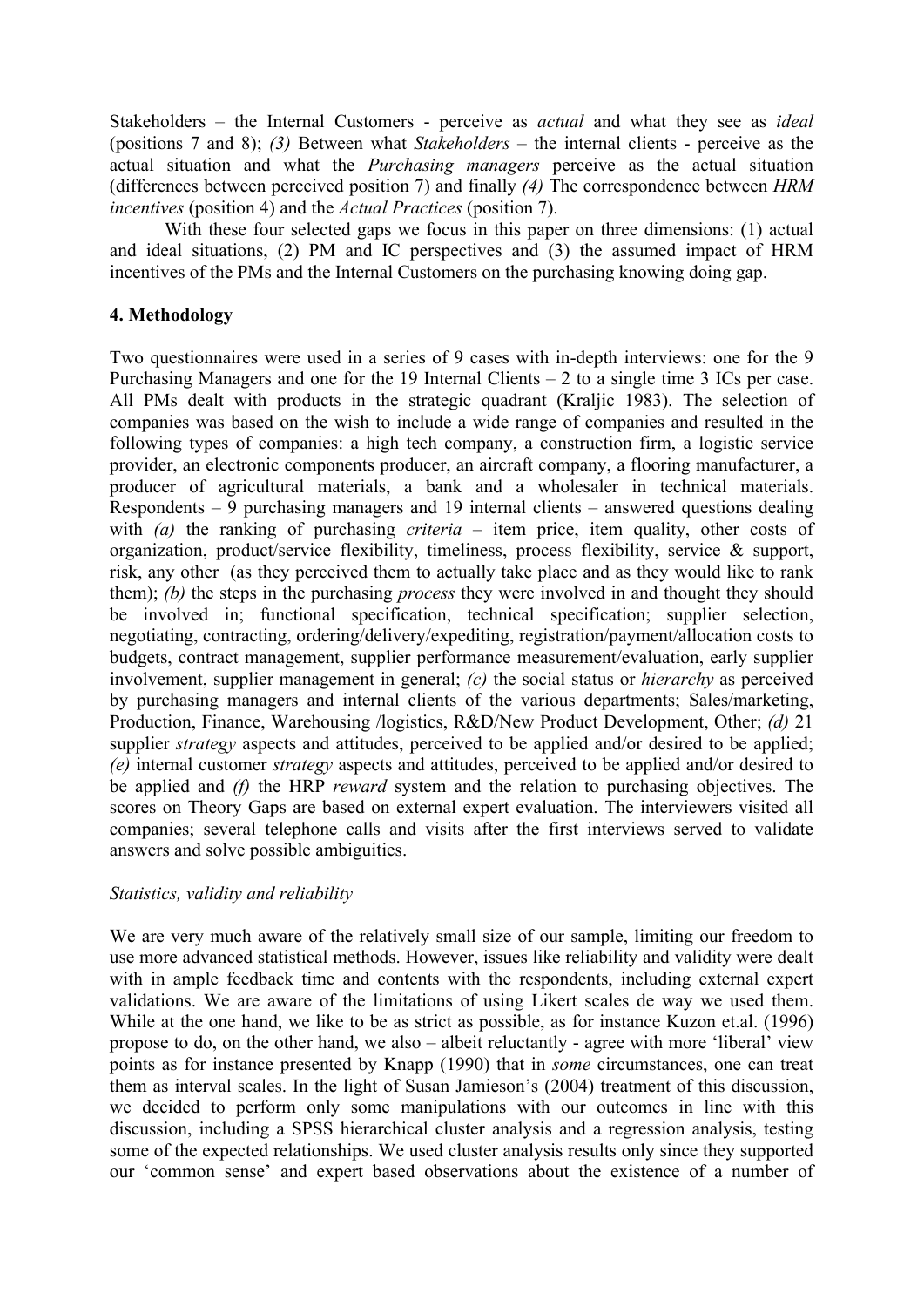different 'types' of companies. For that reason, we decided on expert opinion grounds to fix the number of clusters at three and/or four rather that relying on statistical measures that might give us a false feeling of significance. The regression analysis was used to see whether relations we expected were statistically significant, but we are aware of the limited value of this analysis, given the sample size. The outcomes should be interpreted as hypotheses for further research rather than statements that are generally empirically true.

# **5. Results**

# *5.1 Gaps, but differences between companies*

As a general conclusion we may state that gaps were found on all aspects we looked at, but they significantly differed between companies. These differences were reflected in the result of a Hierarchical Cluster analysis of the way companies rank their purchasing criteria (Table 1). Company 1 is a separate cluster. As we will see later on, this company indeed is the only one that seems to follow the textbooks and has no gaps on a large number of aspects.

*Table 1: Cluster Result Hierarchical Clustering of 9 Cases using Purchasing Criteria*

| Cluster Case | . . |  |  |  |    |  |
|--------------|-----|--|--|--|----|--|
|              |     |  |  |  |    |  |
|              |     |  |  |  | -- |  |
|              |     |  |  |  |    |  |

In case we would allow for 4 clusters, company *I* also would fall into a separate cluster. Hence, bearing in mind that there are clear differences between the companies, we will discuss the various Gaps in more detail.

### *5.2 Gaps in Perceived 'Actual' and 'Ideal': Purchasing Criteria*

Table 2 gives an overview of the perceived actual ranking of *criteria* used in purchasing and the ideal ranking, by the Purchasing Manager and the Internal Customers. We observe quite high standard deviations, reflecting significant inter-company differences. Column 3 gives the ratio Ideal/Actual ranking for both PM and IC. In 4 cases, the IC's Actual corresponds with his Ideal; for the PM, this happens in 2 cases. Based on the average scores, the differences between the PM and the IC are relatively small. For each company, these differences may be larger. Column 4 gives the gaps between the perceived Actual ranking - PM versus IC - and the gaps between the desired Ideal situations of them. There are gaps indeed, but not that dramatic.

|                                                         | 1: Ranking PM    |     |                 |     |     |                                                              | 2: Ranking IC                                                  |          | 3: Ideal/Actual 4: PM versus IC |     |     |                       |  |
|---------------------------------------------------------|------------------|-----|-----------------|-----|-----|--------------------------------------------------------------|----------------------------------------------------------------|----------|---------------------------------|-----|-----|-----------------------|--|
| Criteria:                                               | <b>Actual PM</b> |     | <b>Ideal PM</b> |     |     | Actual IC                                                    |                                                                | Ideal IC | IC<br>PM                        |     |     | <b>Ideals Actuals</b> |  |
|                                                         |                  |     |                 |     |     |                                                              | Average St Dev <b>Average St Dev</b> Average St Dev Average    | St Dev   | *)                              | *\  | **) | **)                   |  |
| Price                                                   | 2,0              | 1,7 | 2,8             | 1,7 | 2,4 | 1,5                                                          | 2,4                                                            | 1,6      | 1,0                             | 1,4 | 1,2 | 1,2                   |  |
| Quality                                                 | 2,6              | 1,7 | 2,4             | 1,8 | 2,6 | 1,8                                                          | 2,8                                                            | 1,4      | 1,1                             | 1,0 | 0,9 | 1,0                   |  |
| <b>Timeliness</b>                                       | 4,3              | 1,8 | 4,4             | 1,6 | 2,9 | 1,4                                                          | 3,4                                                            | 1,7      | 1,2                             | 1,0 | 1,3 | 0,7                   |  |
| <b>Risk</b>                                             | 4,8              | 1,1 | 4,2             | 1,9 | 5,4 | 1,8                                                          | 5,4                                                            | 2,4      | 1,0                             | 0,9 | 0,8 | 1,1                   |  |
| <b>OCOO</b>                                             | 5,4              | 2,5 | 4,8             | 2,4 | 5,9 | 2,1                                                          | 6,0                                                            | 2,0      | 1,0                             | 0,9 | 0,8 | 1,1                   |  |
| <b>Process flexibility</b>                              | 5,9              | 1,8 | 6,3             | 1,6 | 5,2 | 1,8                                                          | 4,9                                                            | 1,9      | 0,9                             | 1,1 | 1,3 | 0,9                   |  |
| Product flexibility                                     | 6,3              | 1,9 | 5,7             | 2,5 | 4,6 | 2,3                                                          | 4,1                                                            | 2,6      | 0,9                             | 0,9 | 1,4 | 0,7                   |  |
| Sevice & Support                                        | 6,4              | 1,8 | 7,4             | 1,0 | 6,1 | 1,8                                                          | 5,9                                                            | 1,7      | 1,0                             | 1,2 | 1,3 | 0,9                   |  |
| *) score <1.0 = would prefer higher ranking than actual |                  |     |                 |     |     |                                                              | **) score <1.0=PM perceives/desires ranking lower than IC does |          |                                 |     |     |                       |  |
| $score = 1.0 = actual ranking corresponds with ideal$   |                  |     |                 |     |     | score =1.0=PM perceives/desires ranking similar to IC        |                                                                |          |                                 |     |     |                       |  |
| score $> 1.0$ = would prefer lower ranking than actual  |                  |     |                 |     |     | score >1.0=PM perceives/desires ranking lhigher than IC does |                                                                |          |                                 |     |     |                       |  |

*Table 2: As Actual Perceived Ranking and Ideal Ranking of Purchasing Criteria*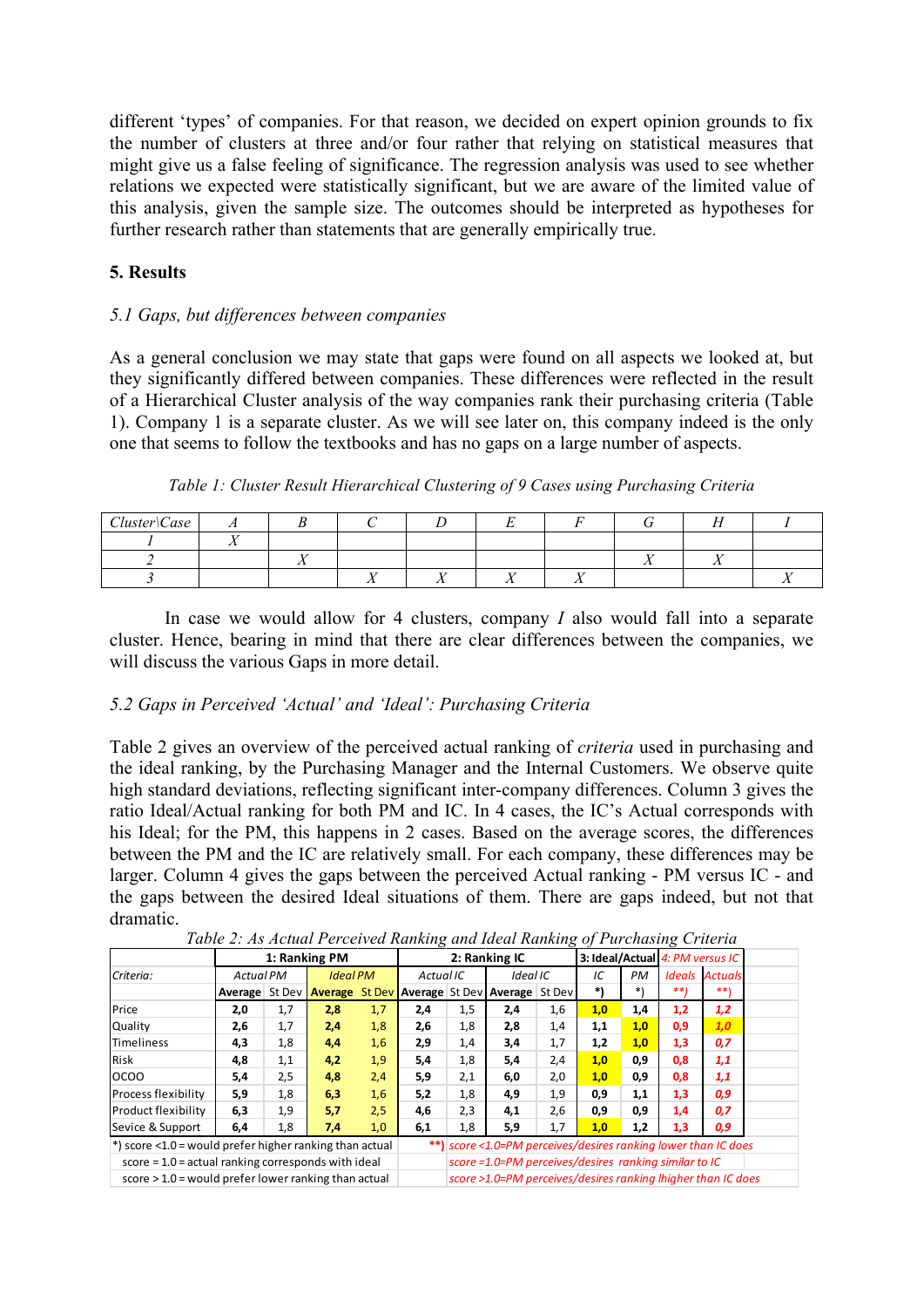Surprisingly, *'Price'* ranks quite high, which is for products in the strategic quadrant remarkable. One would expect other criteria to rank higher. We observe a gap here between textbook recommendations and what both the PMs and ICs find important. Unexpected is that while the PMs ideally would have 'Quality' as top and 'Price' next, the Internal Customers reversed this order. Given the standard deviations, this differs between companies, of course.

### *5.3 Gaps in Perceived 'Actual' and 'Ideal': Process Involvement*

Table 3 gives an overview of the involvement of the Internal Customers and the Purchasing Manager in the *Purchasing Process;* both perceived as the Actual situation and the Ideal or desirable situation. The percentage indicates the extent the task is or should be executed by IC or PM respectively. The high standard deviations in the column *'Ideal PM'* indicate quite some disagreement between the 9 PMs on their ideal involvement in the specific processes.

|                                              |           |     | 1: Involvement IC                                                                         |     |                  |     | 2: Involvement PM |     |        |     | 3: Total IC plus PM |     |     | Ideal/Actual |
|----------------------------------------------|-----------|-----|-------------------------------------------------------------------------------------------|-----|------------------|-----|-------------------|-----|--------|-----|---------------------|-----|-----|--------------|
| Activities in the Purchasing Function:       | Actual IC |     | Ideal IC                                                                                  |     | <b>Actual PM</b> |     | Ideal PM          |     | Actual |     | Ideal               |     | IC  | <b>PM</b>    |
|                                              |           |     | Average St Dev Average St Dev Average St Dev Average St Dev Average St Dev Average St Dev |     |                  |     |                   |     |        |     |                     |     |     |              |
| Functional specification                     | 61%       | 16% | 63%                                                                                       | 22% | 9%               | 8%  | 52%               | 40% | 69%    | 18% | 115%                | 43% | 1,0 | 5.9          |
| Technical specification                      | 51%       | 17% | 56%                                                                                       | 21% | 15%              | 17% | 66%               | 25% | 67%    | 24% | 122%                | 30% | 1,1 | 4.5          |
| Supplier selection                           | 43%       | 17% | 52%                                                                                       | 18% | 74%              | 18% | 44%               | 45% | 121%   | 22% | 97%                 | 57% | 1,2 | 0.6          |
| Negotiating                                  | 22%       | 13% | 30%                                                                                       | 18% | 96%              | 5%  | 36%               | 45% | 119%   | 10% | 66%                 | 61% | 1,4 | 0.4          |
| Contracting                                  | 18%       | 18% | 23%                                                                                       | 20% | 96%              | 7%  | 61%               | 44% | 114%   | 18% | 84%                 | 57% | 1,3 | 0.6          |
| Ordering/Delivery / Expediting               | 39%       | 26% | 38%                                                                                       | 28% | 35%              | 39% | 59%               | 42% | 79%    | 38% | 97%                 | 68% | 1,0 | 1,7          |
| Registration/payment/budget allocation costs | 46%       | 37% | 46%                                                                                       | 37% | 14%              | 17% | 58%               | 30% | 64%    | 27% | 104%                | 62% | 1,0 | 4,3          |
| Contract management                          | 32%       | 20% | 36%                                                                                       | 27% | 72%              | 33% | 77%               | 36% | 102%   | 28% | 113%                | 47% | 1,1 | 1,1          |
| Supplier performance measurement/Evaluation  | 36%       | 23% | 41%                                                                                       | 29% | 68%              | 32% | 59%               | 46% | 107%   | 41% | 100%                | 65% | 1,1 | 0.9          |
| Early supplier involvement                   | 42%       | 20% | 50%                                                                                       | 23% | 33%              | 31% | 57%               | 32% | 76%    | 42% | 107%                | 48% | 1,2 | 1,7          |
| Supplier management in general               | 35%       | 23% | 43%                                                                                       | 29% | 54%              | 37% | 0%                | 0%  | 89%    | 42% | 43%                 | 29% | 1.2 | 0.0          |

*Table 3: Involvement Internal Customer and Purchasing Manager in Purchasing Activities*

The 'discontent' scores - between actual and ideal - are calculated in the last two columns, and represented in Figure 4. A score of 1 indicates that the ideal situation corresponds with the ideal, a score <1 indicates one would prefer to be less involved, a score >1 indicates that one would like to be more involved. Purchasing managers seem very discontent with their involvement in both functional and technical specification – where the managers do not really agree among themselves, actually. Unexpectedly, they also want to be more involved in the process of Registration, payment and allocation to budgets, which is surprising. Also surprising is that they want significantly less involvement in the negotiations and contracting stage.

*Figure 4: Discontent IC and PM with present involvement in Purchasing Activities (processes)*

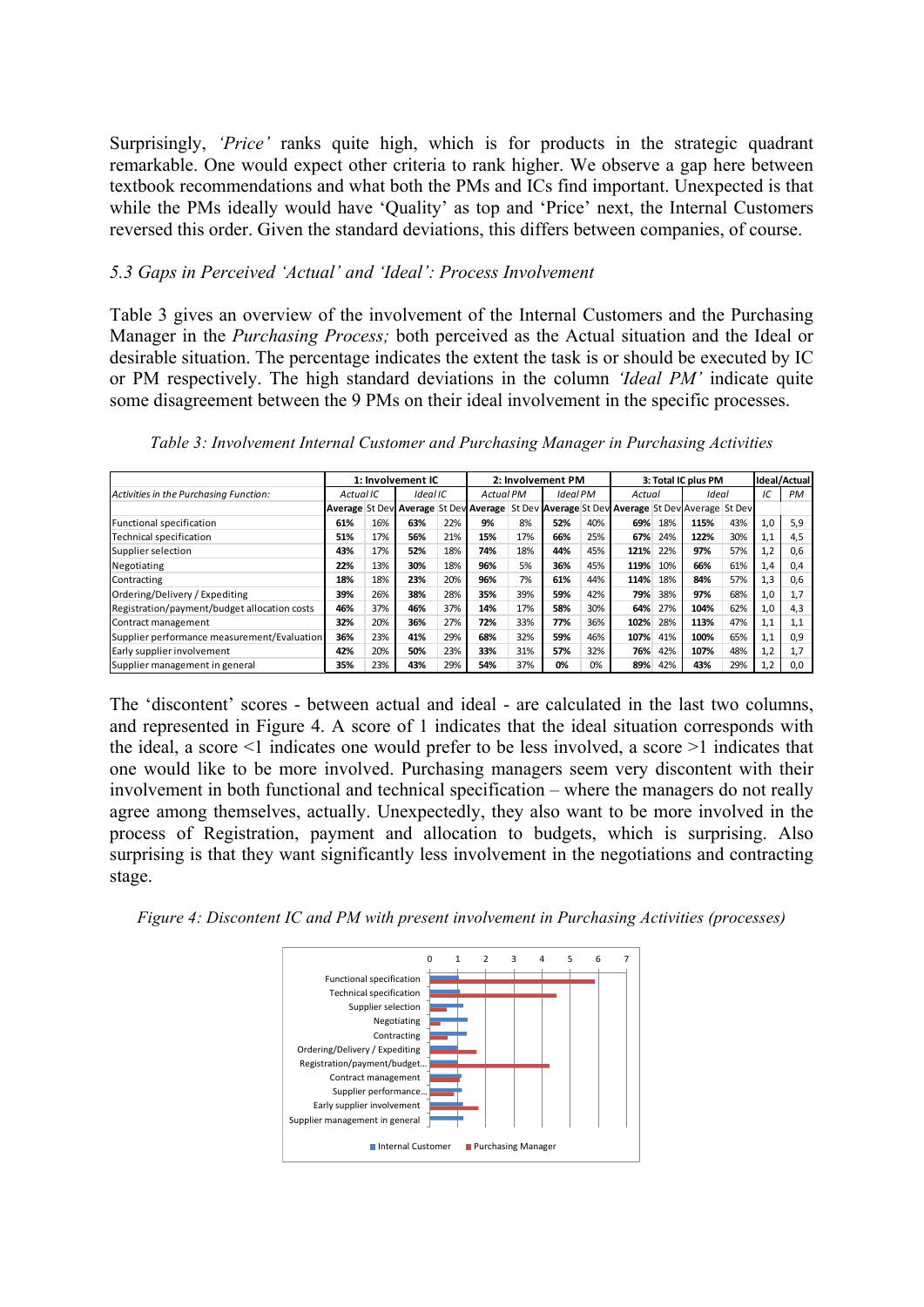The Internal Customers seem to be less discontent with the actual situation. One explanation for this might be that the power balance in the Negotiation process is in favor of the Internal Customers so they got what they wanted.

#### *5.4 In Conclusion: gaps were found*

Hence, we did find and measured differences between the way the 9 PMs perceived the actual situation and the way the 19 Internal Clients perceived the same reality. Smallest and least gaps only applied to the Purchasing Ordering Process. Here, PMs and ICs agreed completely. But more and larger gaps were found on all other 'aspects of the purchasing process', the 'purchasing criteria' actually used, and 'evaluation'. There, the perceived actual 'reality' showed the largest deviation between PM and IC.

Remarkable finding was that while the ICs stated that they were familiar with the Purchasing Policy, they failed to reproduce any elements of this policy. When asked for the role of the IC in the development of the purchasing policy, differences shown were large. Not only between the opinion of the PM and IC, but also between the Ideal from a theoretical perspective as can be derived from literature. We also observed differences in scoring between ICs of the same company.

# *5.5 Effects of HR Incentives*

When analyzing the average scores of all 9 cases, we found that Human Resources Incentives seem to stimulate the *Purchasing Manager* to behave according to the Actual situation - in the eyes of the Purchasing Manager - for *(a)* Internal Customer activities, *(b)* Internal Client relations and *(c)* Supplier relations. For the other elements, HR incentives seem either absent of ineffective. The former case would be open for improvement and the latter case seems a waste of money.

The HR Incentives for the *Internal Customer* stimulated the actual rank position of Price and Quality. They also were in line with the position of the IC in the purchasing processes, especially regarding functional and technical specification. Given the degree of discontent of the Purchasing Managers with these two aspects, apparently the ICs and the HRM are in congruence with the assumed Worldview of the company, while the PMs prefer a different way to run these aspects. For all other elements, HR incentives for IC were either absent of ineffective. Again, the former case would be open for improvement and the latter case seems a waste of money.

Comparison of the HR Incentives applicable to the Purchasing Manager with those for the Internal Client showed us that these two groups are rewarded in a similar way only for a limited set of purchasing aspects, and then apparently are not always in line with what the PMs prefers.

*Table 4: Relation between 8 Actual/Ideal types of Supplier Relationships and between Incentives*

|                                                | A       | В    |      | D       |      |      | G    |         |      | <b>AVG</b> |
|------------------------------------------------|---------|------|------|---------|------|------|------|---------|------|------------|
| R(actual/ideal)                                | 0,45    | 0,36 | 0.29 | $-0.07$ | 0,61 | 0,81 | 0,07 | 0,00    | 1,00 | 0,69       |
| $R(actual/incentives) =$                       | $-0.58$ | 0,11 | 0.88 | 0,29    | 0,62 | 0,34 | 0.68 | $-0.22$ | 0,22 | 0,63       |
| $R(ideal/incentives)$ =                        | 0,26    | 0.63 | 0,07 | $-0.49$ | 0.73 | 0,57 | 0,10 | 0,67    | 0,22 | 0,59       |
| Voltow marked goofficiants significant at 050/ |         |      |      |         |      |      |      |         |      |            |

*Yellow marked coefficients significant at 95%*

While the figure for the average of all 9 cases points at a relatively small gap between actual and ideal (r=0.69) and between both actual/ideal and incentives (0.59-0.63), a closer look at the 9 cases reveals quite some differences. While 3 cases show a rather small gap - is a high correlation – between how Purchasing managers value 8 aspects of Actual Supplier relations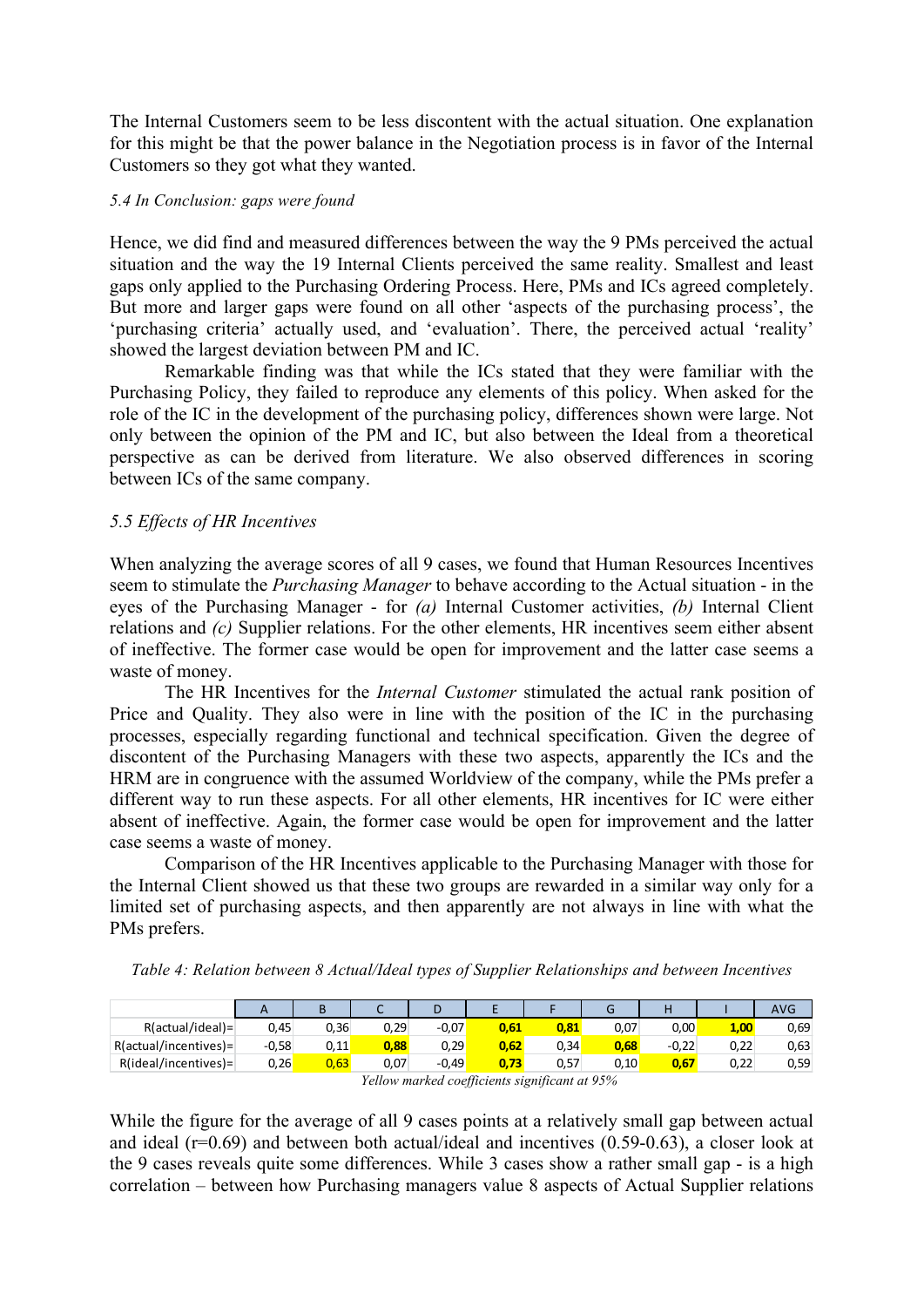with the Ideal way they would like to do this – Cases E, F and I – the scores of the other cases are quite disturbing, in this respect. The Incentives taken case by case also reveal significant differences. Three cases show small gaps – C, E and G – while others show large gaps or even show negative correlations. Company E shows the best overall results, while apparently the PMs in companies B and H would like to implement supplier relationship in line with the incentives, but for some reason this does not happen. Company F shows a rather small Actual/Ideal gap but still a gap between ideal and incentives.

We also analyzed the specific contents or aspects of supplier relations, by looking at the way the 9 PMs valued the 8 aspects. Table 5 presents the results. We see three aspects being promoted by Incentives – Ideally – of which two apparently also are part of the current practice. Other incentives have no relation with what PMs ideally would like to do or even have a negative relation.

*Table 5: Relation between actual/ideal importance of supplier relations; relation with incentives*

|                                                                                      | R(actual/ideal) | R(ideal/incentives) |
|--------------------------------------------------------------------------------------|-----------------|---------------------|
| Sharing information with suppliers                                                   | 0,30            | 0,31                |
| Asking suppliers to share information with your plant                                | 0.80            | 0,68                |
| Sharing knowledge with suppliers                                                     | 0.25            | $-0,59$             |
| Asking suppliers to share knowledge                                                  | $-0.19$         | 0,12                |
| Involving the suppliers in your plant's decision making                              | 0.69            | 0,52                |
| Asking suppliers to involve you in their decision making                             | 0.48            | 0,17                |
| Making investments to support a smooth product flow with suppliers                   | 0.05            | 0,20                |
| Asking suppliers to make investments to support a smooth product flow with suppliers | $-0.16$         | 0,54                |

Table 6 shows the relations between how the PM value *(a)* three other aspects of supplier relations and *(b)* three aspects of relations with Internal Customers; both Actual and Ideal including the relationship with Incentives.

*Table 6: Aspects of Supplier relations and Internal Relations and Incentives.*

| Aspects of Supplier Relations                                    |              | actual/ideal actual/incent lideal/incent |         |
|------------------------------------------------------------------|--------------|------------------------------------------|---------|
| govern relationship with suppliers by contract                   | 0,33         | 0,08                                     | 0,34    |
| charge suppliers for the costs of deviations                     | 0,14         | $-0.72$                                  | $-0.25$ |
| change the contract whenever business changes                    | 0.23         | $-0.83$                                  | $-0,25$ |
| Aspects of relations with Internal Customers                     | actual/ideal | actual/incent lideal/incent              |         |
| govern relationship with internal customers SLA's                | 0.57         | 0.64                                     | 0,78    |
| charge internal customers for the costs of the purchasing proces | 0,80         | 0,53                                     | 0.63    |
| frequently update the SLA with internal customers                | 0,61         | 0.71                                     | 0,75    |

We see small gaps in aspects of Internal Customer relations, but very large gaps with even negative correlations for the three aspects of Supplier Relations analyzed.

# *5.6 HRM Incentives as driving force for PM behavior: a regression analysis*

The case of the ranking of purchasing criteria was used to test whether HRM Incentives in fact drive the behavior. The assumption was that the larger the Gap between the HRM Incentive and the Ideal situation would be, the larger the gap would be between the Actual situation and the Ideal situation, as perceived by the Purchasing Manager.

Based on a Spearman correlation matrix, the model was created (Figure 5).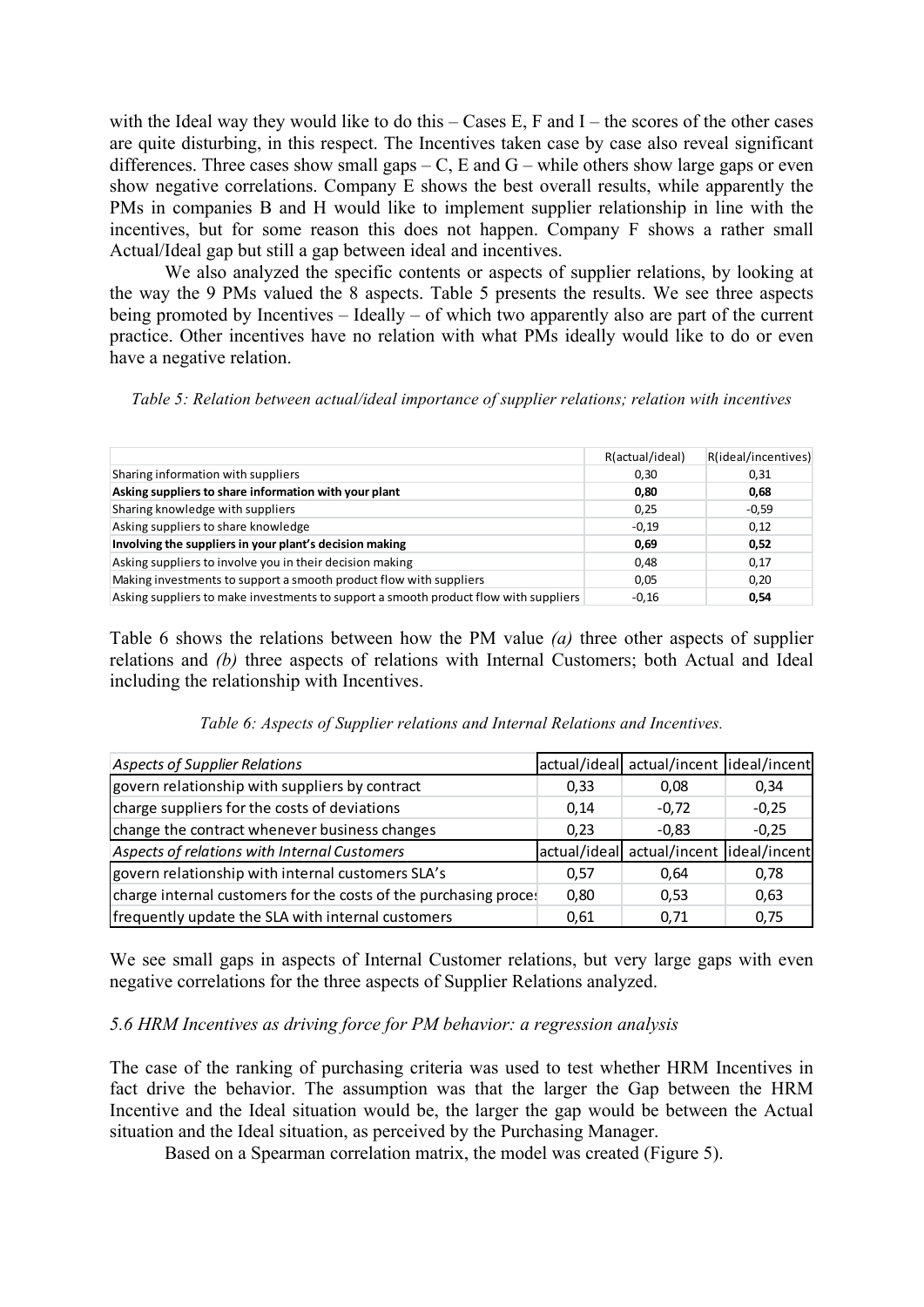*Figure 5: Relation between Gap HRM Incentives and Gaps between PM and IC*



The model explains how the perception between the PM and the IC about which purchasing criteria *actually* are used, is determined by the HRM incentives for the ideal of the IC, plus the Gap between the HRM incentives of the PM and the IC. The model also shows how the Gap between what the PM perceives as Ideal and Actual is determined by the HRM Incentives applicable to the PM. In other words: when we take the HRM contents as a reflection of the World View, we indeed find here a very strong influence of this World View through the HRM Incentives.

|  |  |  |                           |  |  | Table 7: Regression analysis explaining the Gap between PM and IC Actual on Purchasing Criteria |  |
|--|--|--|---------------------------|--|--|-------------------------------------------------------------------------------------------------|--|
|  |  |  | Coefficients <sup>a</sup> |  |  |                                                                                                 |  |

|           |                   | Unstandardized<br>Coefficients |            | Standardized<br>Coefficients |          |      |            | Correlations |      | <b>Collinearity Statistics</b> |       |
|-----------|-------------------|--------------------------------|------------|------------------------------|----------|------|------------|--------------|------|--------------------------------|-------|
| Model     |                   | в                              | Std. Error | Beta                         |          | Sig. | Zero-order | Partial      | Part | Tolerance                      | VIF   |
|           | (Constant)        | $-.354$                        | .288       |                              | $-275$   | .792 |            |              |      |                                |       |
|           | HR gap PSM actual | 1.063                          | .340       | 788                          | 3.130    | .020 | .788       | 788          | .788 | 1.000                          | 1.000 |
| $\cdot$ 2 | (Constant)        | $-2.358$                       | 1.158      |                              | $-2.036$ | 097  |            |              |      |                                |       |
|           | HR gap PSM actual | .953                           | .240       | 706                          | 3.977    | .011 | .788       | .872         | 695  | .971                           | 1.030 |
|           | HR gap PSM - IC   | .874                           | 321        | .483                         | 2.724    | .042 | .603       | .773         | .476 | .971                           | 1.030 |

a. Dependent Variable: Gap PSM actual - ideal

**Excluded Variables** 

|       |                       |                    |        |      |             |           | <b>Collinearity Statistics</b> |                |
|-------|-----------------------|--------------------|--------|------|-------------|-----------|--------------------------------|----------------|
|       |                       |                    |        |      | Partial     |           |                                | <b>Minimum</b> |
| Model |                       | Beta In            |        | Sig. | Correlation | Tolerance | VIF                            | Tolerance      |
|       | Gap purchasing theory | .236 <sup>a</sup>  | ,924   | .398 | .382        | ,999      | 1,001                          | ,999           |
|       | HR gap PSM ideal      | $-150^a$           | $-328$ | ,756 | $-145$      | ,358      | 2,792                          | ,358           |
|       | HR gap IC actual      | .305 <sup>a</sup>  | 1,263  | ,262 | .492        | .986      | 1,014                          | ,986           |
|       | HR gap IC ideal       | .510 <sup>a</sup>  | 2,318  | .068 | ,720        | .756      | 1,323                          | .756           |
|       | HR gap PSM - IC       | .483 <sup>a</sup>  | 2,724  | ,042 | .773        | .971      | 1,030                          | ,971           |
|       | Gap PSM - IC actual   | .510 <sup>a</sup>  | 2,318  | .068 | .720        | .756      | 1,323                          | .756           |
|       | Gap PSM - IC ideal    | $220^a$            | .834   | ,442 | .350        | .955      | 1,047                          | .955           |
| 2     | Gap purchasing theory | ,278 <sup>b</sup>  | 2,000  | .116 | .707        | .992      | 1,008                          | .964           |
|       | HR gap PSM ideal      | $-.045^{\rm b}$    | $-138$ | ,897 | $-0.069$    | ,352      | 2,841                          | ,343           |
|       | HR gap IC actual      | 0.028 <sup>b</sup> | .115   | ,914 | ,057        | .633      | 1,580                          | .623           |
|       | HR gap IC ideal       | $086^{b}$          | .167   | .875 | .083        | .142      | 7,065                          | .142           |
|       | Gap PSM - IC actual   | 086 <sup>b</sup>   | .167   | .875 | .083        | .142      | 7,065                          | .142           |
|       | Gap PSM - IC ideal    | 073 <sup>b</sup>   | ,351   | ,743 | ,173        | ,858      | 1,165                          | ,858           |

a. Predictors in the Model: (Constant), HR gap PSM actual

b. Predictors in the Model: (Constant), HR gap PSM actual, HR gap PSM - IC

c. Dependent Variable: Gap PSM actual - ideal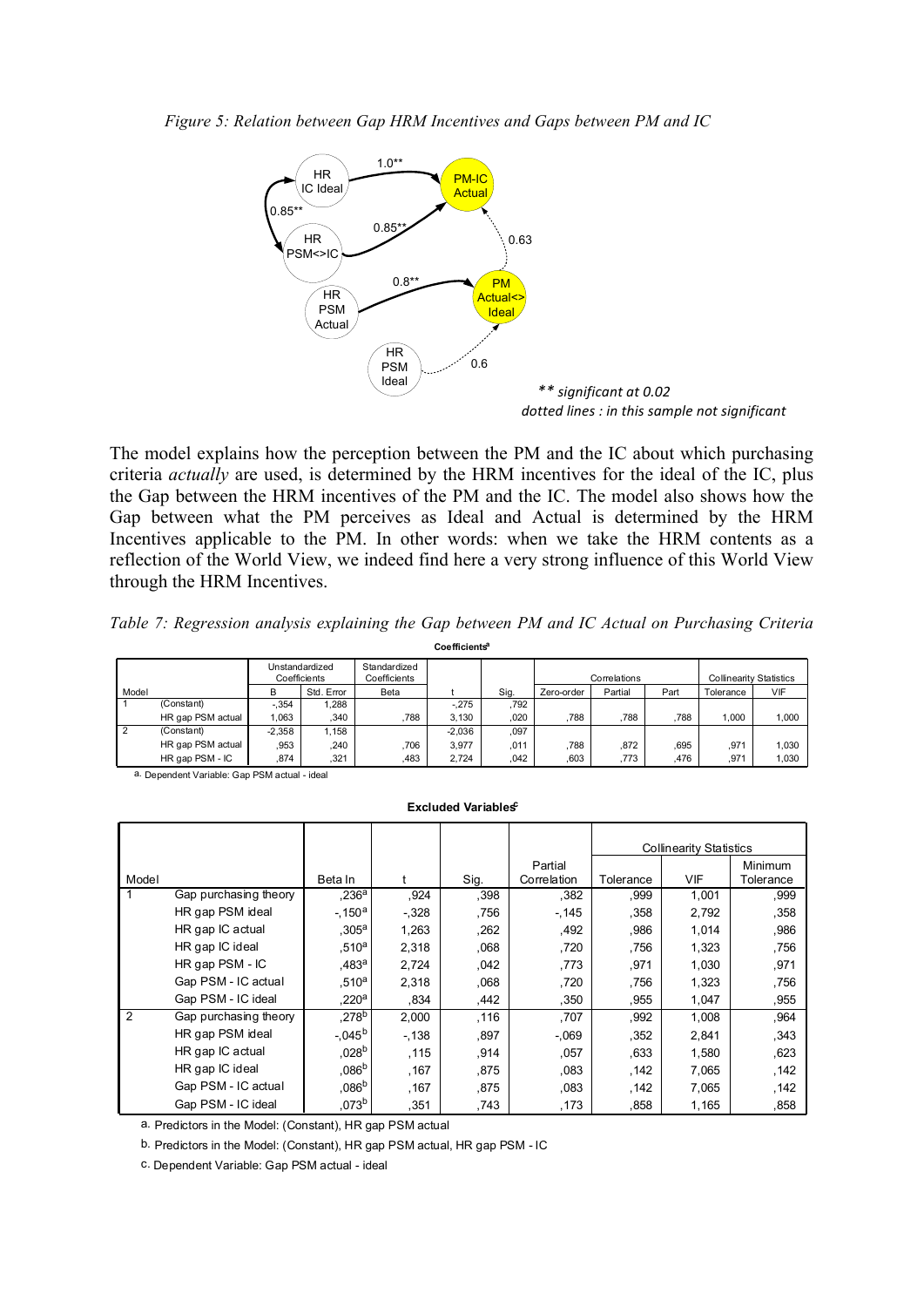The results of a stepwise regression analysis are given in Table 7. It clearly shows the high impact of the HRM Incentives. As stated before, we are very much aware of the restricted value of these results, given our sample size and the fact we used Likert scales. Table 7 also shows that the variable used for 'Gap between Theory and Practice' did not contribute significantly, albeit showing high partial correlation and bordering to significance. A larger sample size may shed some light on the role of this factor.

### 5.7 *Status and Theory: four selected cases*

While we could have stopped at the conclusion that the Worldview as reflected in the HRM Incentives are the main determinants of the various Gaps, we continued to look for more aspects that could play a role in the relationship between Gaps, Status and *Implemented Theory* – the gap between Theory and Actual Practices or Worldview, based on our conceptual model.

We analyzed four cases in more depth and selected those cases, which showed the strongest resemblance in processes and structure. Our hypothesis was that *if* the perceived Actual situation of the PM equals the perceived Actual of the IC, *if* the Stated Ideal of the PM equals the Stated Ideal of the IC, *if* the HRM Incentives are aligned or structure both PM and IC in a desirable direction, *if* the Status of Purchasing is at least equal to the status of the ICs, *than,* we should find that the Worldview of the company corresponds with 'theory'. We tested this hypothesis for the Purchasing Criteria, where table 8 gives the results.

|     | Dimension Purchasing Operations: Purchasing Criteria |              |         |         |        |  |  |  |  |
|-----|------------------------------------------------------|--------------|---------|---------|--------|--|--|--|--|
| Nr. | Description                                          | Case A       | Case C  | Case F  | Case I |  |  |  |  |
|     | Perception Actual PM=IC                              |              |         |         | --     |  |  |  |  |
|     | Stated Ideal $PM \equiv IC$                          |              | $++$    |         |        |  |  |  |  |
|     | Incentives $PM \equiv IC$ ; do structure             |              | $^{++}$ | $^{++}$ |        |  |  |  |  |
|     | Status Purchasing $> ICs$                            |              | $^{++}$ |         |        |  |  |  |  |
|     | Purchasing theory well implemented                   |              |         |         |        |  |  |  |  |
|     |                                                      | $\mathbf{v}$ |         |         |        |  |  |  |  |

*Table 8: Correspondence between Gaps, Status and match with Theory*

*-- means strongly disagrees 0 means reasonable agreement ++ strongly agrees*

Table 8 shows that in two cases indeed, theory is very well implemented – in respect to the Purchasing Criteria – but in the other two cases, it is not at all, *even while all the preconditions are fulfilled.* Note that the two well scoring cases came out as two separate clusters in table 2. The fact that for one of the first two cases, preconditions are *not* fulfilled and yet the Gap between Practice and Theory is very small, does not falsify our hypothesis. The other two cases however, *do*. They support our model of Figure 6, but in spite of that the rankings of the Purchasing Managers do not meet the 'professional criteria'. They harmoniously err and do that consistent in terms of agreement between PM and IC, with properly aligned HRM incentives, it seems. Apparently, their World View deviated from the textbook views but was perfectly transmitted through the HRM Incentives. The immediate question of course is "how come"? Is it the personal influence of the PM where his Ideal<sup>Real</sup> deviates from the *stated* Ideal? Lack of knowledge with the PM when negotiating the Worldview?

First of all, this result may arise from the specific aspect studies – the purchasing criteria. But, these criteria are rather clearly described in textbooks, so they would not be very ambiguous. In looking for an answer, we made an overview of some aspects of these four cases, presented in Table 9. What we observed is that Cases A and I – 'good ones' – only have *one* thing in common in this table, something that the others lack: *an organic*  organization with participative decision-making. Whether this is a cause or an effect in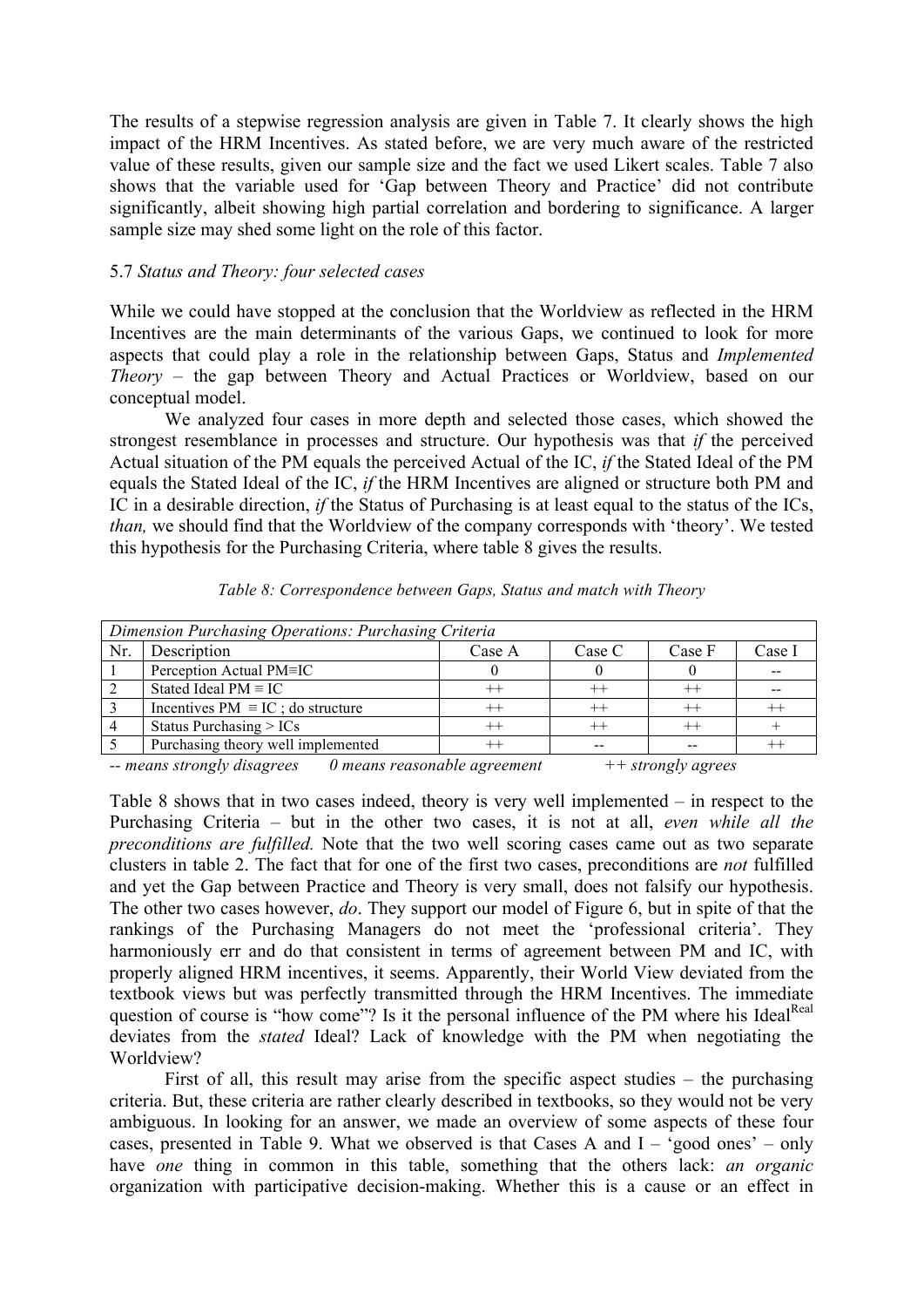implementing theory correctly, is a good question. Perhaps, it is an organizational environment that attracts managers with a certain *personality* (cf. section 2.2) that thrives well and at the same time is ambitious to do well. Both companies do have a reputation of being front-runner in their segment and their profession, actually. However, these are speculations, but we will use these observations for future research.

| Aspect                                  | <b>Scales</b>                                               | Case A       | Case C     | Case F     | Case I     |
|-----------------------------------------|-------------------------------------------------------------|--------------|------------|------------|------------|
| Reporting line PM                       |                                                             | Exec.        | Exec.      | Exec.      | Exec.      |
|                                         |                                                             | Board        | Board      | Board      | Board      |
| Degree of centralization P-department   | $Low \leq high$                                             | High         | Medium     | High       | High       |
| Degree of formalization of P-function   | Low $\langle$ high                                          | High         | Average    | High       | Average    |
| Specialization of staff in P-department | Low $\langle$ high                                          | High         | Low        | High       | Medium     |
| Nature of the task                      |                                                             | $Research +$ | Repetitive | Repetitive | Repetitive |
|                                         |                                                             | ramp up      |            |            |            |
| Relation individual contribution /      | Clear/direct -                                              | Clear/       | Unclear/   | Clear/     | Clear/     |
| organizational goals                    | Unclear/indirect                                            | direct       | indirect   | direct     | direct     |
| Hierarchical control                    | $Low <$ Strong                                              | Strong       | Average    | Strong     | Average    |
| Communication                           | Horizontal $\leq$<br>vertical                               | Vertical     | Vertical   | Vertical   | Vertical   |
| Decision making                         | Organic/<br>participative-<br>Mechanistic/<br>authoritarian | Particip.    | Author.    | Author.    | Particip.  |
| Degree of outsourcing                   | Low $\langle$ high                                          | High         | Low        | Low        | Low        |
| Training/education p-staff              | Low $\langle$ high                                          | High         | Medium     | Medium     | Medium     |
| Degree of standardization P-process     | $Low \leq high$                                             | High         | Medium     | Average    | Medium     |

#### *Table 9: Characteristics Four Cases*

### **6. Conclusions and recommendations**

#### *6.1 Conclusions*

As we stated in our introduction, we set out to *(1)* actually measure the 'gap' between how purchasing is executed on a number of aspects and how this ideally should be done in the eyes of the stakeholders involved; *(2)* establish the perception gaps - of both the actual and ideal situations - between the purchasing manager and internal clients; *(3)* statistically test to what extent HRM incentives do play a role. While presenting a conceptual model with a larger number of potential gaps to occur, during the process, we reduced our original conceptual model to focus on the role of HRM Incentives as major driving force, reflecting the World View of the company.

Gaps were found indeed, in almost all aspects analyzed, which is positive from a measurement perspective. Of course, we are aware of the small number of cases (9 Purchasing Managers and 19 Internal Customers in 9 companies). That means that we have to be careful in generalizing our findings.

Not only did we find gaps between the *ideal* and *actual* situation in purchasing practice, but also between the *purchasing manager's* and *internal client's* perception of what actually happened. Noteworthy is that when reporting the results to the Purchasing Managers, many of them were rather surprised to hear the Internal Customer's views.

The relation between HRM Incentives and the Purchasing Managers views on the ideal and actual practice was significant and high. When we take the HRM Incentives as a distilled product of the Worldview, we in fact may conclude that indeed, the Worldview plays a dominant role in determining the Purchasing Manager's ideals and actions.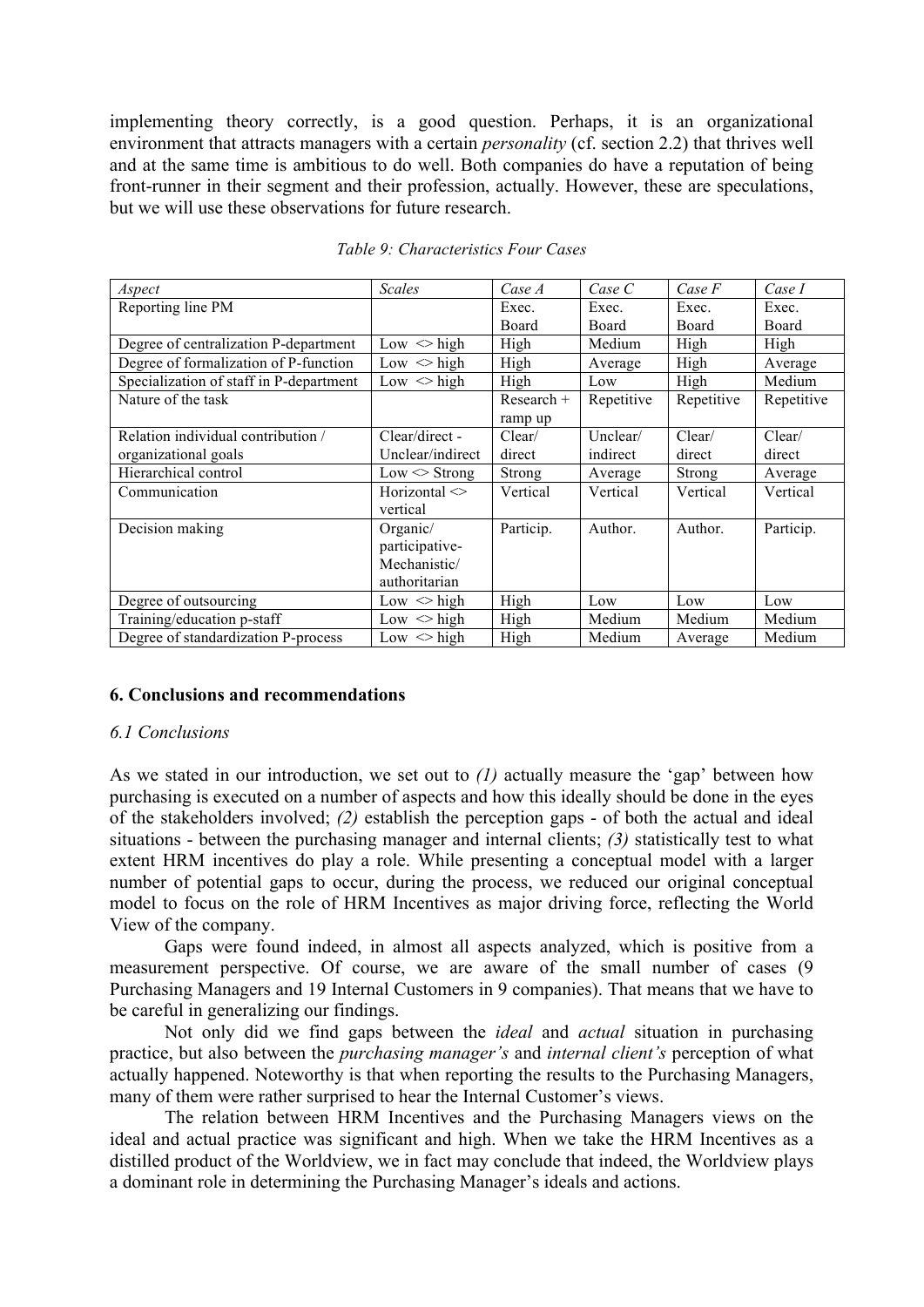Rather disappointing was that even *if* the perceived Actual situation of the PM equals the perceived Actual situation of the IC, *if* the Stated Ideal of the PM equals the Stated Ideal of the IC, *if* all the HRM Incentives are aligned or structure both PM and IC in a desirable direction, *if* the Status of Purchasing is at least equal to the status of the ICs, *than,* still, we do *not* find that *then*, the Worldview of the company corresponds with *'theory'*. This certainly is worthwhile to look into in more detail.

#### *6.2 Managerial recommendations*

Increasing the Status of Purchasing is not something easy for the Purchasing Department to implement. Nor is it easy to change the Worldview', as this is a rather latent or implicit concept. It would require quite some 'Guru' to do so (Bichon et. al.; 2010). But, since we found that the HRM incentives rather seem to reflect the Worldview in more explicit terms, they would be an easier instrument to change the ideals of both the Purchasing managers and the Internal Clients. However, following our conceptual model, changing the HRM Incentives is likely to take place in a battle between various stakeholders, where the Negotiated Social Order or simply 'status' is likely to determine the outcome.

All results have been discussed with the respondents. For practitioners, this project increased their awareness that for many topics, there is a purchasing theory, and that while one might like to deviate from that theory, this always have an argued reason to do so. Next valuable point was the awareness that Internal Customers find different things important and have different perceptions of what is 'actual' and 'ideal'. Respondents also became aware, that among Internal Customers opinions might significantly differ.

Finally, the presence and influence of HRM Incentives for the Purchasing Managers and the Internal Customers in respect to Purchasing issues was something new, respondents actually were not aware of before.

In terms of solutions, we therefore would recommend a better dialogue between Purchasing Managers and Internal Customers, using existing handbooks on account management and internal customer relations. In practice, we see predominantly a one-way communication or at best, a rather limited dialogue. A second recommendation would deal with the HRM incentives in areas such as purchasing goals, processes and activities, affecting various functional areas. This seems a rather uncovered area although within the HR discipline sufficient experience and theories are present to proceed through at least the first stage of increasing the awareness of the relevance of this aspect. Asking the right questions at the right moments, making comments on HR mis-alignment and the potential consequences for purchasing effectiveness and efficiency.

#### *6.3 Future research*

Our future research will try to close the gap why companies apparently do not implement theories, while all the assumed preconditions that would favor this are fulfilled. We also have to test with the other aspects we have data on, whether indeed having *an organic* organization with participative decision-making is of discriminating importance. Finally, since we found that the role of Theory is bordering to significance in determining the views of the Purchasing Manager but still is lacking significance compared to the HRM Incentives, we would like to increase the sample size and test this aspect again, even only on a single aspect of the ones we analyzed this time to make it feasible.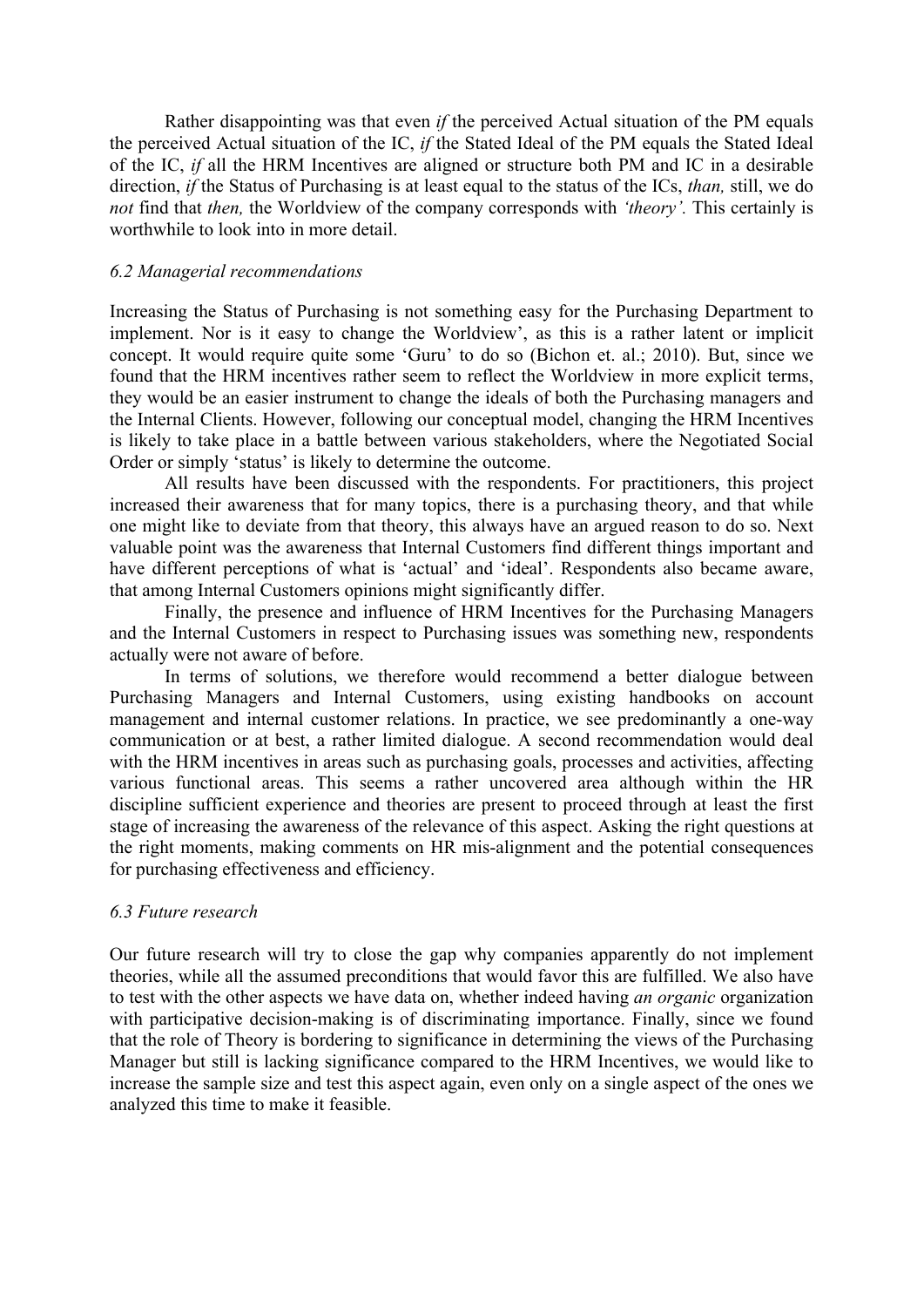#### **7. References**

- BACKES-GELLNER, U. and PULL, K., 2013. Tournament Compensation Systems, Employee Heterogeneity, and Firm Performance. *Human resource management,* **52**(3), pp. 375-398.
- BAIER, C., HARTMANN, E. and MOSER, R., 2008. Strategic Alignment and Purchasing Efficacy: an Exploratory Analysis of their Impact on Financial Performance. *Journal of Supply Chain Management,*  **44**(4), pp. 36-52.
- BAKKER, E.F., 2005, Leveranciersrelaties en perceptie, *PhD thesis,* University of Groningen.
- BAKKER, E.F. and KAMANN, D.J.F., 2007. Perception and social factors as influencing supply management: A research agenda. *Journal of Purchasing and Supply Management,* **13**(4), pp. 304-316.
- BAU, F. and DOWLING, M., 2007. An Empirical Study of Reward and Incentive Systems in German Entrepreneurial Firms. *Schmalenbach Business Review (SBR),* **59**(2), pp. 160-175.
- BEVAN , S. 2006, November). *Conference report:* New realism in reward strategy*.* Report 49, 13-14.
- BICHON, A., MERMINOD, N. and KAMANN, D., 2010. Nouveaux rôles et profils de compétences des acheteurs: De la gestion des fournisseurs au management des clients internes. *Revue Française de Gestion,* (205), pp. 139-155.
- BOURDIEU, P., 1972, *Esquisse d'une théorie la pratique, précédé de trois études*
- *d'ethnologie Kabyle.* Geneva: Droz.
- BOURDIEU, P., 1977, *Outline of a Theory of Practice.* Cambridge: Cambridge University Press.
- BROWN, D., 2008. Measuring The Effectiveness Of Pay And Rewards: The Achilles' Heel Of Contemporary Reward Professionals. *Compensation & Benefits Review,* **40**(5), pp. 23-41.
- COUSINS, P.D. and SPEKMAN, R., 2003. Strategic supply and the management of inter- and intraorganisational relationships. *Journal of Purchasing & Supply Management,* **9**(1), pp. 19.
- EDEN, C., 1992. Strategy Development as a Social Process. *Journal of Management Studies,* **29**(6), pp. 799-811.
- ELLRAM, L.M., ZSIDISIN, G.A., SIFERD, S.P. and STANLY, M.J., 2002. The Impact of Purchasing and Supply Management Activities on Corporate Success. *Journal of Supply Chain Management,*  **38**(1), pp. 4-17.
- FEISEL, E., HARTMANN, E. and GIUNIPERO, L., 2011. The importance of the human aspect in the supply function: Strategies for developing PSM proficiency. *Journal of Purchasing & Supply Management,* **17**(1), pp. 54-67.
- FORD, R.C. and RICHARDSON, W.D., 1994. Ethical Decision Making: A Review of the Empirical Literature. *Journal of Business Ethics,* **13**(3), pp. 205-221.
- GADDE, L. and SNEHOTA, I., 2000. Making the Most of Supplier Relationships. *Industrial Marketing Management,* **29**(4), pp. 305.
- GRAEN, G, 1969, Instrumentality theory of work motivation: Some experimental results and suggested modifications, *Journal of Applied Psychology [JAP]*, 53(2), 1 - 25.
- HANDFIELD, R.B., 1993. A resource dependence perspective of Just-in-Time purchasing. *Journal of Operations Management,* **11**(3), pp. 289-311.
- JAMIESON, S., 2004, Likert scales: how to (ab)use them, *Medical Education*; 38: 1212–1218
- KAMANN, D.J.F., 2007. Organizational design in public procurement: A stakeholder approach. *Journal of Purchasing & Supply Management,* **13**(2), pp. 127-136.
- KAMANN, D.J.F. and BAKKER, E.F., 2004. Changing supplier selection and relationship practices: a contagion process. *Journal of Purchasing & Supply Management,* **10**(2), pp. 55.
- KAMANN, D.J.F. and BAKKER, E.F. (2006), Do purchasing managers behave in an idiosyncratic way? *Competitive Paper, presented at the 15<sup>th</sup> IPSERA meeting in San Diego, CA, April.*
- KAMANN, D.J.F. and KARASEK, E.. (2006), Supplier selection and ethics: moral motivation/their sense of identification, *Paper*, presented at the 15<sup>th</sup> IPSERA meeting in San Diego, CA, April.
- KNAPP, Th., 1990, Treating Ordinal Scales as Interval Scales: An Attempt To Resolve the Controversy, *Nursing Research,* March/April, **39**: 2, pp. 121-123.
- KRALJIC, P., 1983. Purchasing must become supply management. *Harvard business review,* **61**(5), pp. 109-117.
- KUZON, W.M., URBANCHEK, M.G. and McCABE, S., 1996, The Seven Deadly Sins of Statistical Analysis, *Annals of Plastic Surgery,* **37**: 3, September, 265-272.